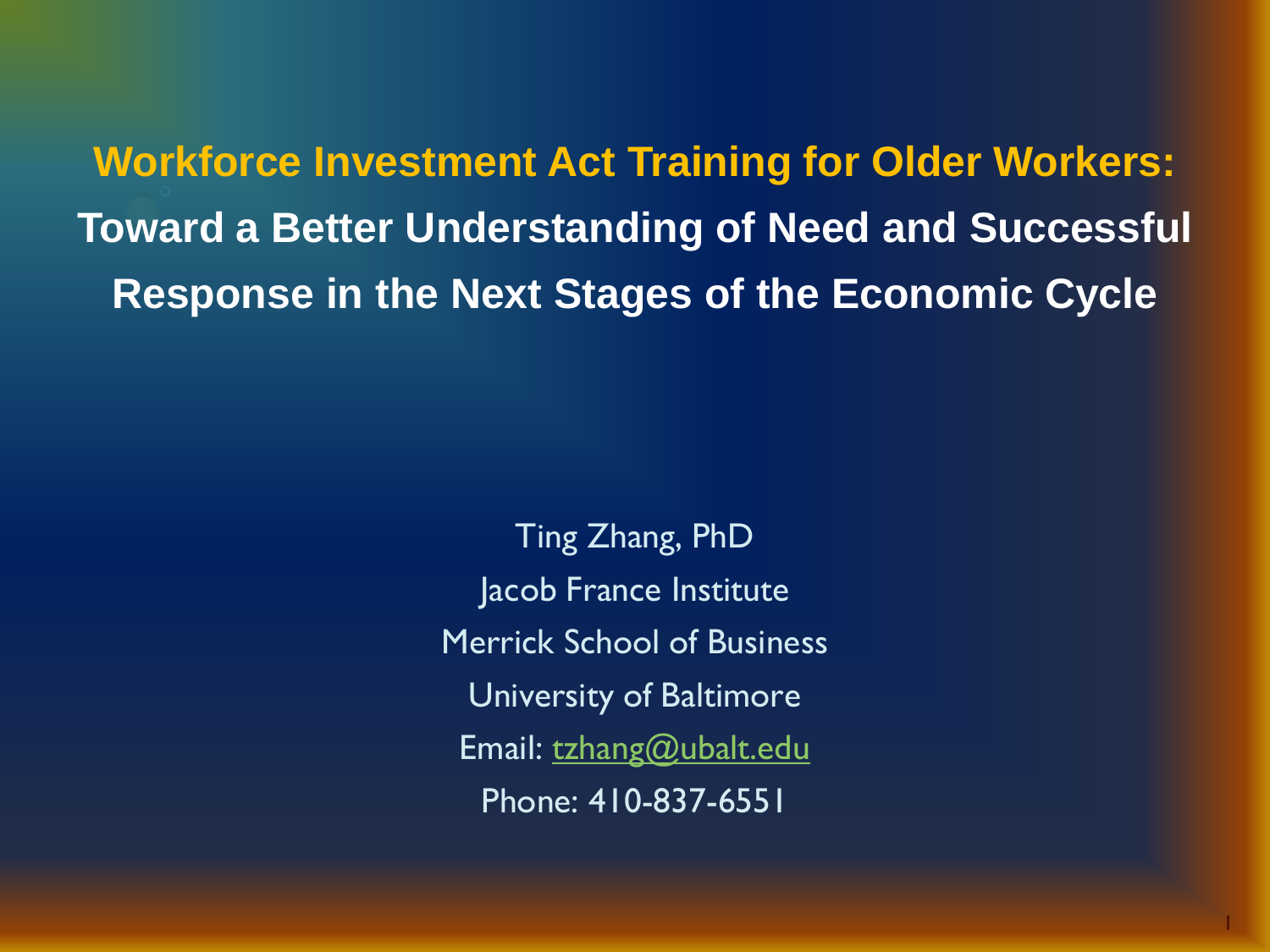

## Percentage of Older Workers Increases